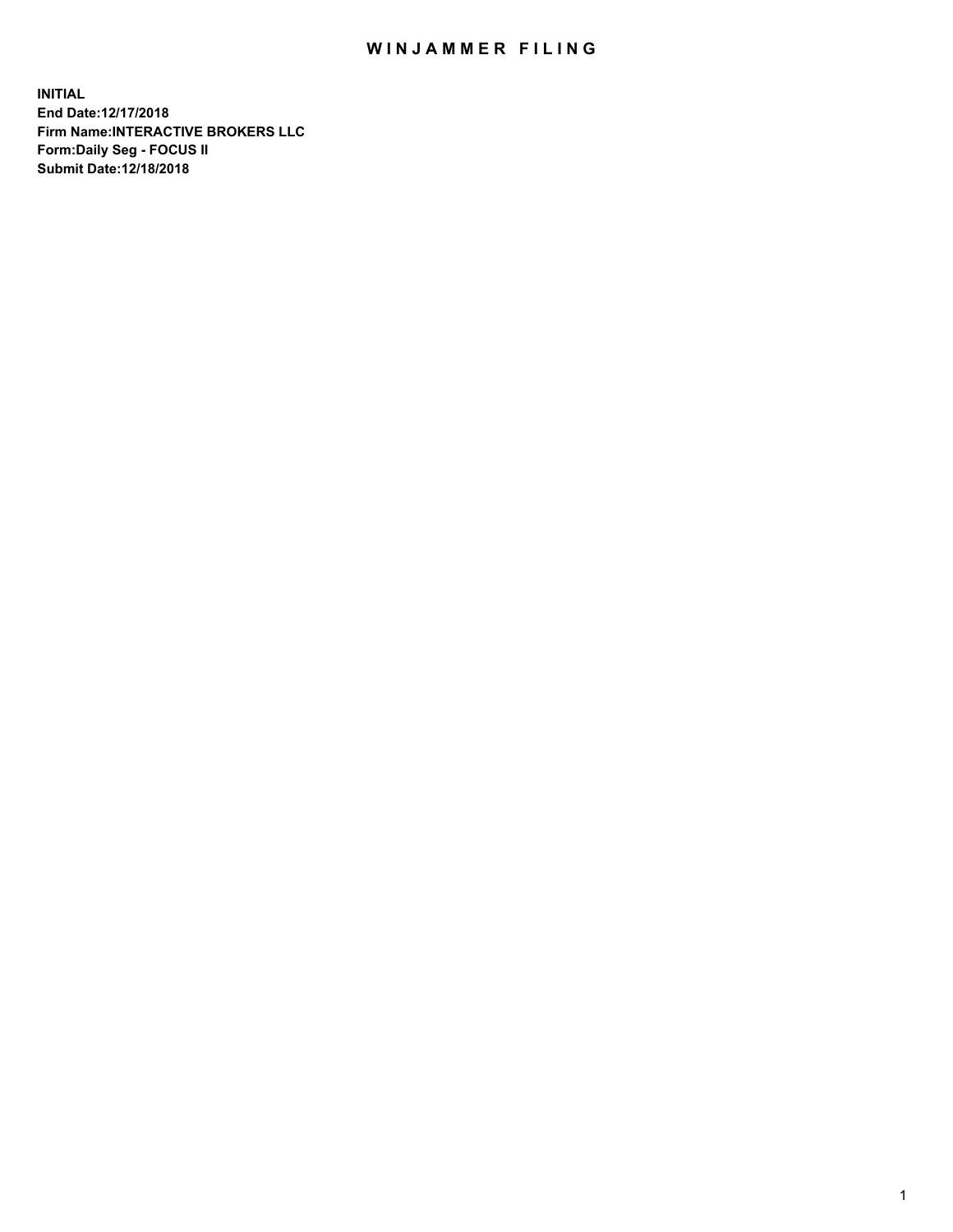**INITIAL End Date:12/17/2018 Firm Name:INTERACTIVE BROKERS LLC Form:Daily Seg - FOCUS II Submit Date:12/18/2018 Daily Segregation - Cover Page**

| Name of Company                                                                                                                                                                                                                                                                                                                | <b>INTERACTIVE BROKERS LLC</b>                                                                  |
|--------------------------------------------------------------------------------------------------------------------------------------------------------------------------------------------------------------------------------------------------------------------------------------------------------------------------------|-------------------------------------------------------------------------------------------------|
| <b>Contact Name</b>                                                                                                                                                                                                                                                                                                            | James Menicucci                                                                                 |
| <b>Contact Phone Number</b>                                                                                                                                                                                                                                                                                                    | 203-618-8085                                                                                    |
| <b>Contact Email Address</b>                                                                                                                                                                                                                                                                                                   | jmenicucci@interactivebrokers.c<br>om                                                           |
| FCM's Customer Segregated Funds Residual Interest Target (choose one):<br>a. Minimum dollar amount: ; or<br>b. Minimum percentage of customer segregated funds required:% ; or<br>c. Dollar amount range between: and; or<br>d. Percentage range of customer segregated funds required between:% and%.                         | $\overline{\mathbf{0}}$<br>$\overline{\mathbf{0}}$<br>155,000,000 245,000,000<br>0 <sub>0</sub> |
| FCM's Customer Secured Amount Funds Residual Interest Target (choose one):<br>a. Minimum dollar amount: ; or<br>b. Minimum percentage of customer secured funds required:%; or<br>c. Dollar amount range between: and; or<br>d. Percentage range of customer secured funds required between:% and%.                            | $\overline{\mathbf{0}}$<br>$\overline{\mathbf{0}}$<br>80,000,000 120,000,000<br>0 <sub>0</sub>  |
| FCM's Cleared Swaps Customer Collateral Residual Interest Target (choose one):<br>a. Minimum dollar amount: ; or<br>b. Minimum percentage of cleared swaps customer collateral required:% ; or<br>c. Dollar amount range between: and; or<br>d. Percentage range of cleared swaps customer collateral required between:% and%. | $\overline{\mathbf{0}}$<br>$\underline{\mathbf{0}}$<br>0 <sub>0</sub><br>0 <sub>0</sub>         |

Attach supporting documents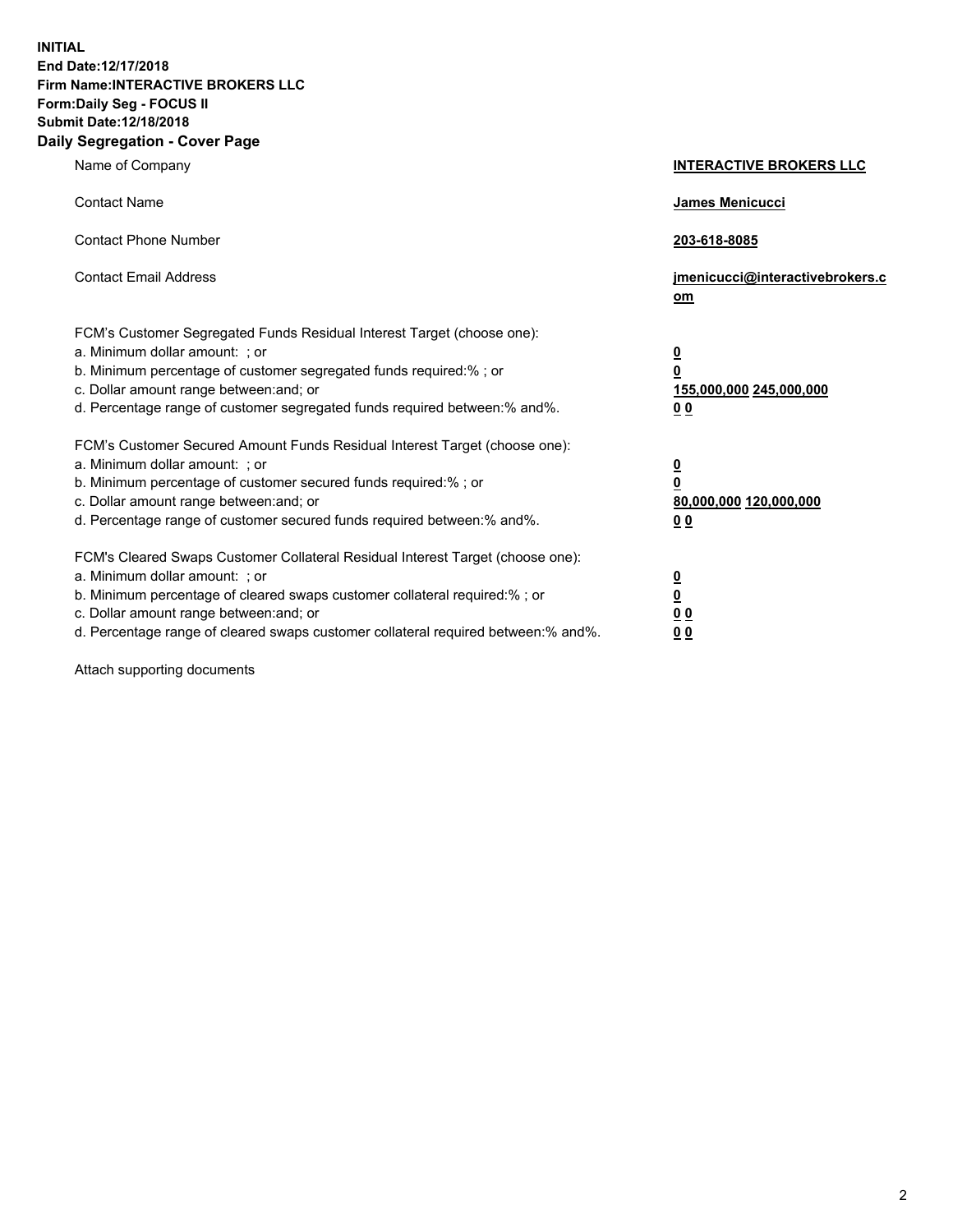## **INITIAL End Date:12/17/2018 Firm Name:INTERACTIVE BROKERS LLC Form:Daily Seg - FOCUS II Submit Date:12/18/2018 Daily Segregation - Secured Amounts**

|     | Daily Segregation - Secured Amounts                                                         |                                   |
|-----|---------------------------------------------------------------------------------------------|-----------------------------------|
|     | Foreign Futures and Foreign Options Secured Amounts                                         |                                   |
|     | Amount required to be set aside pursuant to law, rule or regulation of a foreign            | $0$ [7305]                        |
|     | government or a rule of a self-regulatory organization authorized thereunder                |                                   |
| 1.  | Net ledger balance - Foreign Futures and Foreign Option Trading - All Customers             |                                   |
|     | A. Cash                                                                                     | 455,472,588 [7315]                |
|     | B. Securities (at market)                                                                   | $0$ [7317]                        |
| 2.  | Net unrealized profit (loss) in open futures contracts traded on a foreign board of trade   | -2,935,135 [7325]                 |
| 3.  | Exchange traded options                                                                     |                                   |
|     | a. Market value of open option contracts purchased on a foreign board of trade              | 72,098 [7335]                     |
|     | b. Market value of open contracts granted (sold) on a foreign board of trade                | -139,997 [7337]                   |
| 4.  | Net equity (deficit) (add lines 1. 2. and 3.)                                               | 452,469,554 [7345]                |
| 5.  | Account liquidating to a deficit and account with a debit balances - gross amount           | 2,728 [7351]                      |
|     | Less: amount offset by customer owned securities                                            | 0 [7352] 2,728 [7354]             |
| 6.  | Amount required to be set aside as the secured amount - Net Liquidating Equity              | 452,472,282 [7355]                |
|     | Method (add lines 4 and 5)                                                                  |                                   |
| 7.  | Greater of amount required to be set aside pursuant to foreign jurisdiction (above) or line | 452,472,282 [7360]                |
|     | 6.                                                                                          |                                   |
|     | FUNDS DEPOSITED IN SEPARATE REGULATION 30.7 ACCOUNTS                                        |                                   |
| 1.  | Cash in banks                                                                               |                                   |
|     | A. Banks located in the United States                                                       | 95,298,837 [7500]                 |
|     | B. Other banks qualified under Regulation 30.7                                              | 0 [7520] 95,298,837 [7530]        |
| 2.  | <b>Securities</b>                                                                           |                                   |
|     | A. In safekeeping with banks located in the United States                                   | 407,708,788 [7540]                |
|     | B. In safekeeping with other banks qualified under Regulation 30.7                          | 0 [7560] 407,708,788 [7570]       |
| 3.  | Equities with registered futures commission merchants                                       |                                   |
|     | A. Cash                                                                                     | $0$ [7580]                        |
|     | <b>B.</b> Securities                                                                        | $0$ [7590]                        |
|     | C. Unrealized gain (loss) on open futures contracts                                         | $0$ [7600]                        |
|     | D. Value of long option contracts                                                           | $0$ [7610]                        |
|     | E. Value of short option contracts                                                          | 0 [7615] 0 [7620]                 |
| 4.  | Amounts held by clearing organizations of foreign boards of trade                           |                                   |
|     | A. Cash                                                                                     | $0$ [7640]                        |
|     | <b>B.</b> Securities                                                                        | $0$ [7650]                        |
|     | C. Amount due to (from) clearing organization - daily variation                             | $0$ [7660]                        |
|     | D. Value of long option contracts                                                           | $0$ [7670]                        |
|     | E. Value of short option contracts                                                          | 0 [7675] 0 [7680]                 |
| 5.  | Amounts held by members of foreign boards of trade                                          |                                   |
|     | A. Cash                                                                                     | 83,495,028 [7700]                 |
|     | <b>B.</b> Securities                                                                        | $0$ [7710]                        |
|     | C. Unrealized gain (loss) on open futures contracts                                         | -2,408,851 [7720]                 |
|     | D. Value of long option contracts                                                           | 72,098 [7730]                     |
|     | E. Value of short option contracts                                                          | -139,997 [7735] 81,018,278 [7740] |
| 6.  | Amounts with other depositories designated by a foreign board of trade                      | $0$ [7760]                        |
| 7.  | Segregated funds on hand                                                                    | $0$ [7765]                        |
| 8.  | Total funds in separate section 30.7 accounts                                               | 584,025,903 [7770]                |
| 9.  | Excess (deficiency) Set Aside for Secured Amount (subtract line 7 Secured Statement         | 131,553,621 [7380]                |
|     | Page 1 from Line 8)                                                                         |                                   |
| 10. | Management Target Amount for Excess funds in separate section 30.7 accounts                 | 80,000,000 [7780]                 |
| 11. | Excess (deficiency) funds in separate 30.7 accounts over (under) Management Target          | 51,553,621 [7785]                 |
|     |                                                                                             |                                   |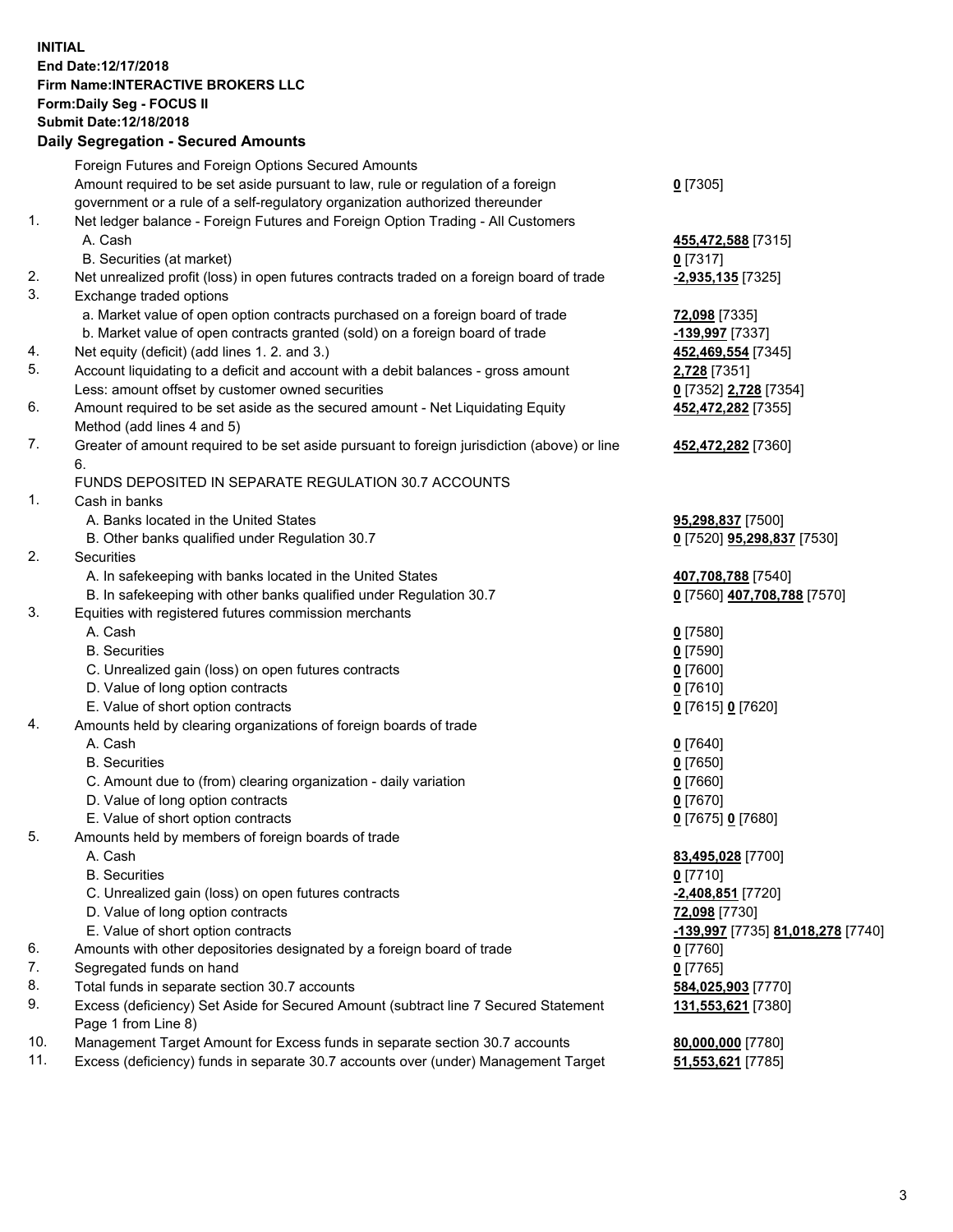**INITIAL End Date:12/17/2018 Firm Name:INTERACTIVE BROKERS LLC Form:Daily Seg - FOCUS II Submit Date:12/18/2018 Daily Segregation - Segregation Statement** SEGREGATION REQUIREMENTS(Section 4d(2) of the CEAct) 1. Net ledger balance A. Cash **4,079,884,574** [7010] B. Securities (at market) **0** [7020] 2. Net unrealized profit (loss) in open futures contracts traded on a contract market **-90,452,518** [7030] 3. Exchange traded options A. Add market value of open option contracts purchased on a contract market **392,183,432** [7032] B. Deduct market value of open option contracts granted (sold) on a contract market **-477,602,133** [7033] 4. Net equity (deficit) (add lines 1, 2 and 3) **3,904,013,355** [7040] 5. Accounts liquidating to a deficit and accounts with debit balances - gross amount **1,467,364** [7045] Less: amount offset by customer securities **0** [7047] **1,467,364** [7050] 6. Amount required to be segregated (add lines 4 and 5) **3,905,480,719** [7060] FUNDS IN SEGREGATED ACCOUNTS 7. Deposited in segregated funds bank accounts A. Cash **385,793,121** [7070] B. Securities representing investments of customers' funds (at market) **2,486,707,195** [7080] C. Securities held for particular customers or option customers in lieu of cash (at market) **0** [7090] 8. Margins on deposit with derivatives clearing organizations of contract markets A. Cash **4,901,398** [7100] B. Securities representing investments of customers' funds (at market) **1,349,313,765** [7110] C. Securities held for particular customers or option customers in lieu of cash (at market) **0** [7120] 9. Net settlement from (to) derivatives clearing organizations of contract markets **-29,672,009** [7130] 10. Exchange traded options A. Value of open long option contracts **394,172,414** [7132] B. Value of open short option contracts **-479,612,832** [7133] 11. Net equities with other FCMs A. Net liquidating equity **0** [7140] B. Securities representing investments of customers' funds (at market) **0** [7160] C. Securities held for particular customers or option customers in lieu of cash (at market) **0** [7170] 12. Segregated funds on hand **0** [7150] 13. Total amount in segregation (add lines 7 through 12) **4,111,603,052** [7180] 14. Excess (deficiency) funds in segregation (subtract line 6 from line 13) **206,122,333** [7190] 15. Management Target Amount for Excess funds in segregation **155,000,000** [7194] **51,122,333** [7198]

16. Excess (deficiency) funds in segregation over (under) Management Target Amount Excess